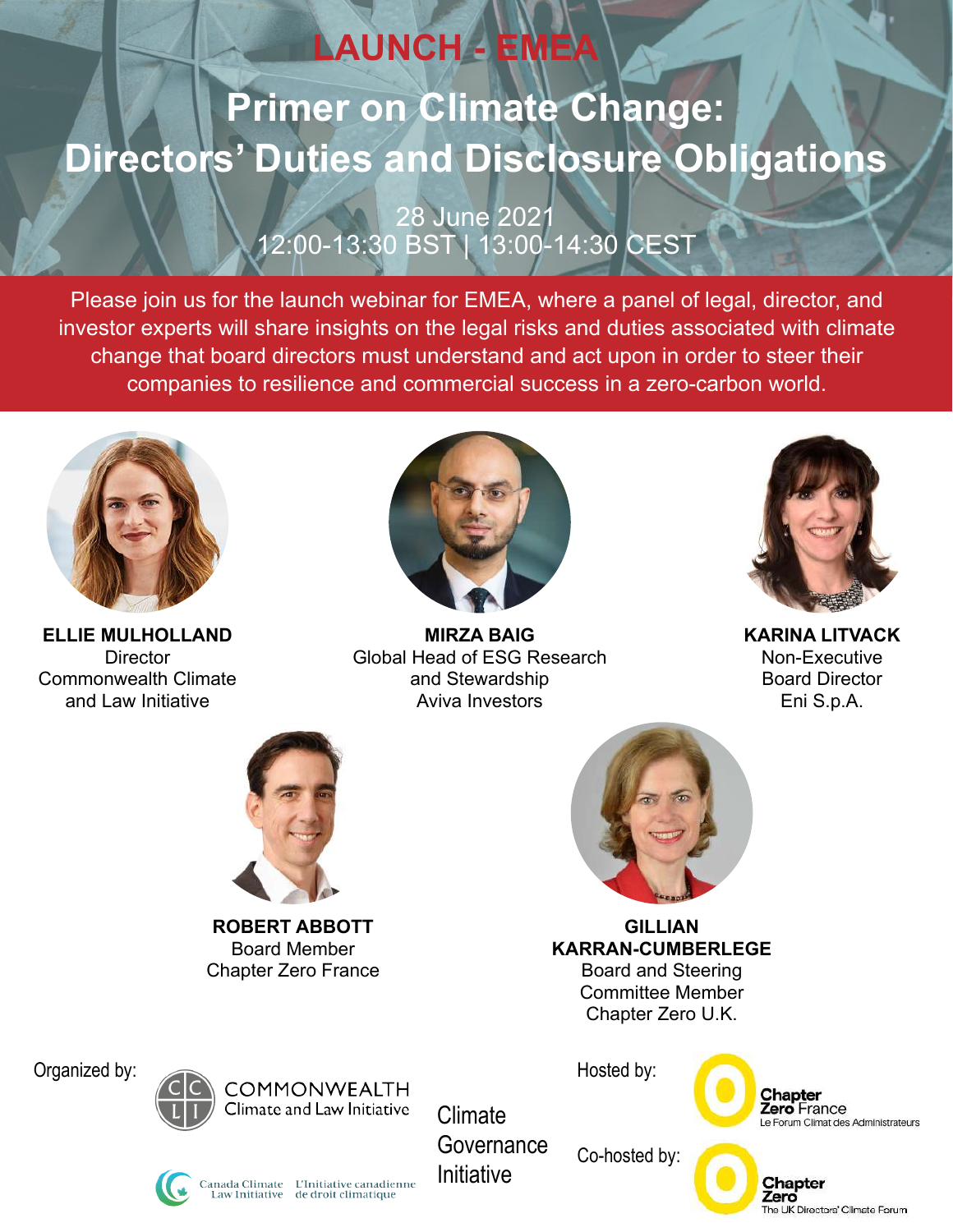# **Primer on Climate Change: Directors' Duties and Disclosure Obligations LAUNCH - EMEA**



#### **ELLIE MULHOLLAND**

Director, Commonwealth Climate and Law Initiative

Ellie is the London-based Director of the non-profit Commonwealth Climate and Law Initiative and a Senior Associate in the climate risk governance team of commercial law firm MinterEllison. Ellie sits on the steering committee of The Chancery Lane Project, a pro bono collaboration among the legal profession to re-wire contracts and laws to tackle climate change. She is also on the management team of the Oxford University Sustainable Law Programme and a member of the Technical Working Group for the Climate Disclosure Standards Board. Ellie is a co-author of the primer.



#### **MIRZA BAIG**

Global Head of ESG Research and Stewardship, Aviva Investors

Mirza is member of Aviva Investor's ESG leadership team with responsibility for overseeing ESG corporate research, investment integration and stewardship activities across liquid market strategies. Mirza is a member of the House View Forum and Strategic Investment Group and he currently serves as the chair of the UK Investment Association's Stewardship Committee and is a member of the International Corporate Governance Network Business Ethics and Systemic Risk Committee.



### **KARINA LITVACK**

Non-Executive Board Director, Eni S.p.A.

Karina serves on the boards of Italian Oil & Gas major Eni S.p.A., where she chairs the Sustainability & Scenarios Committee, and serves on the Remuneration Committee; Viridor Waste Management Limited, a KKR portfolio company, where she chairs the Board Sustainability Committee; the CFA Institute, home of the professional qualification for investment management professionals, where she chairs the ESG Working Group of the Investment Sub-Committee; and Business for Social Responsibility, a consultant specialising in sustainable business practice.